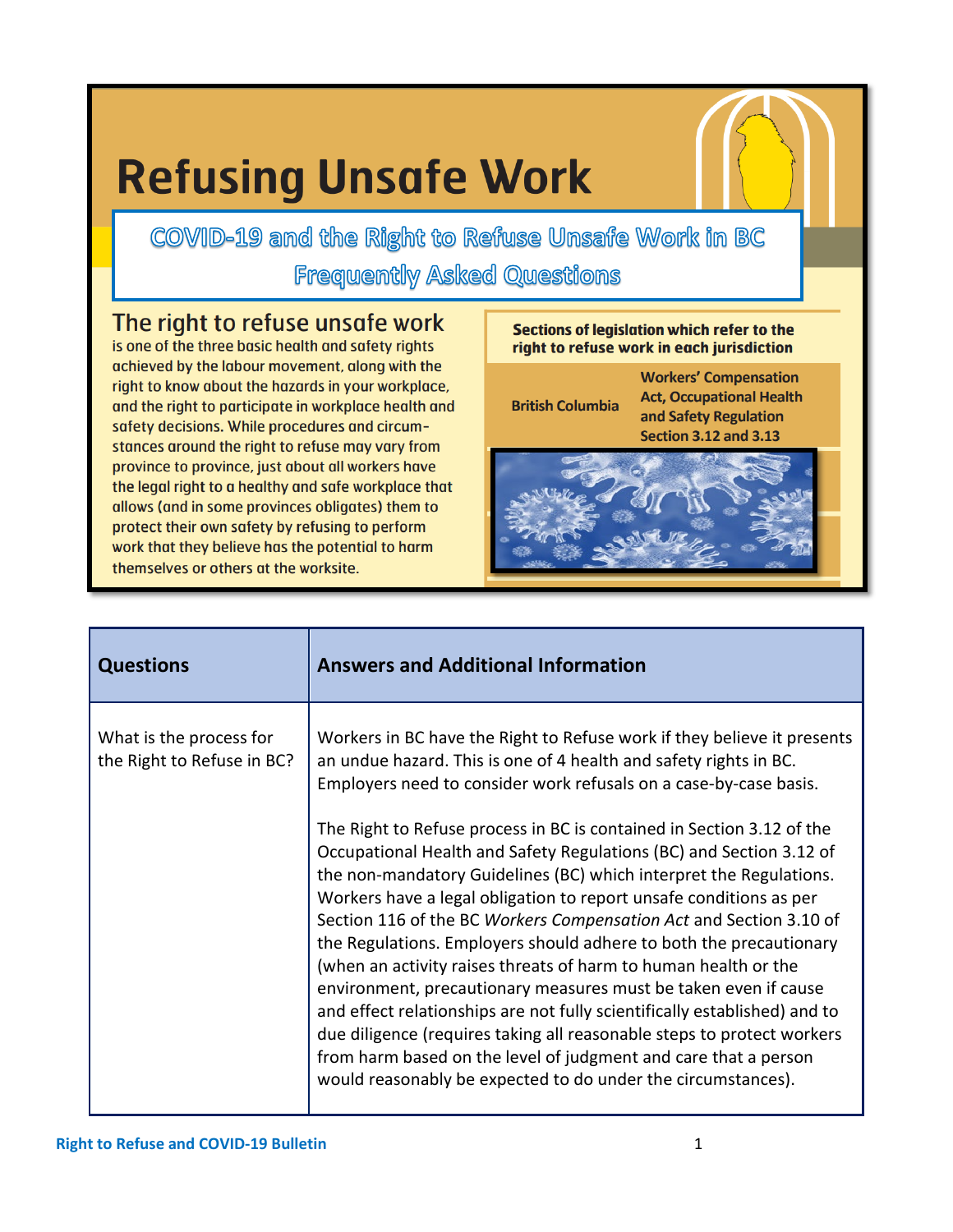| What are the tests for the<br>Right to Refuse? | The Regulations state that:                                                                                                                                                                                                                                                                                                                                                                                                                                                                                                     |
|------------------------------------------------|---------------------------------------------------------------------------------------------------------------------------------------------------------------------------------------------------------------------------------------------------------------------------------------------------------------------------------------------------------------------------------------------------------------------------------------------------------------------------------------------------------------------------------|
|                                                | "Section 3.12(1) states that "A person must not carry out or cause to<br>be carried out any work process or operate or cause to be operated<br>any tool, appliance or equipment if that person has reasonable cause<br>to believe that to do so would create an undue hazard to the health<br>and safety of any person."                                                                                                                                                                                                        |
|                                                | The Guidelines that interpret the Regulations state that:                                                                                                                                                                                                                                                                                                                                                                                                                                                                       |
|                                                | "'Undue hazard'<br>A 'hazard' is identified in Part 1 of the Regulation as 'a thing or<br>condition that may expose a person to a risk of injury or occupational<br>disease.' Further, 'undue' is defined by the Oxford dictionary as<br>'unwarranted, inappropriate, excessive or disproportionate.'<br>Therefore, a thing or condition that may expose a worker to an<br>excessive or unwarranted risk of injury or occupational disease<br>represents an undue hazard for the purposes of section 3.12 of<br>the Regulation. |
|                                                | "Reasonable cause to believe"                                                                                                                                                                                                                                                                                                                                                                                                                                                                                                   |
|                                                | The use of the term 'reasonable' in 'reasonable cause to believe'<br>means that the worker must assess the situation as a reasonable<br>person, taking into account relevant and available information and<br>exercising good faith judgment with respect to the hazard with due<br>regard to the worker's training and experience."                                                                                                                                                                                            |
|                                                | "'Reasonable cause to believe' and the susceptible worker                                                                                                                                                                                                                                                                                                                                                                                                                                                                       |
|                                                | Some workers may have an underlying condition which would lead<br>them to suffer an illness or sustain an injury, even though others<br>would not be affected in the same way. In this so-called 'susceptible<br>worker' situation, the 'objective' test of whether the worker has<br>reasonable cause to believe the work presents an undue hazard is to<br>be applied in the context of the person's specific health condition.                                                                                               |
|                                                | To uphold a work refusal, there needs to be a clear connection<br>between the undue hazard asserted by the susceptible worker, and his<br>or her health condition. As part of the investigation into the refusal,<br>the employer may ask for confirming evidence of the effect of the<br>hazard on the person's condition. While the evidence is being<br>obtained, the worker should be removed from the condition that the<br>worker asserts is an undue hazard."                                                            |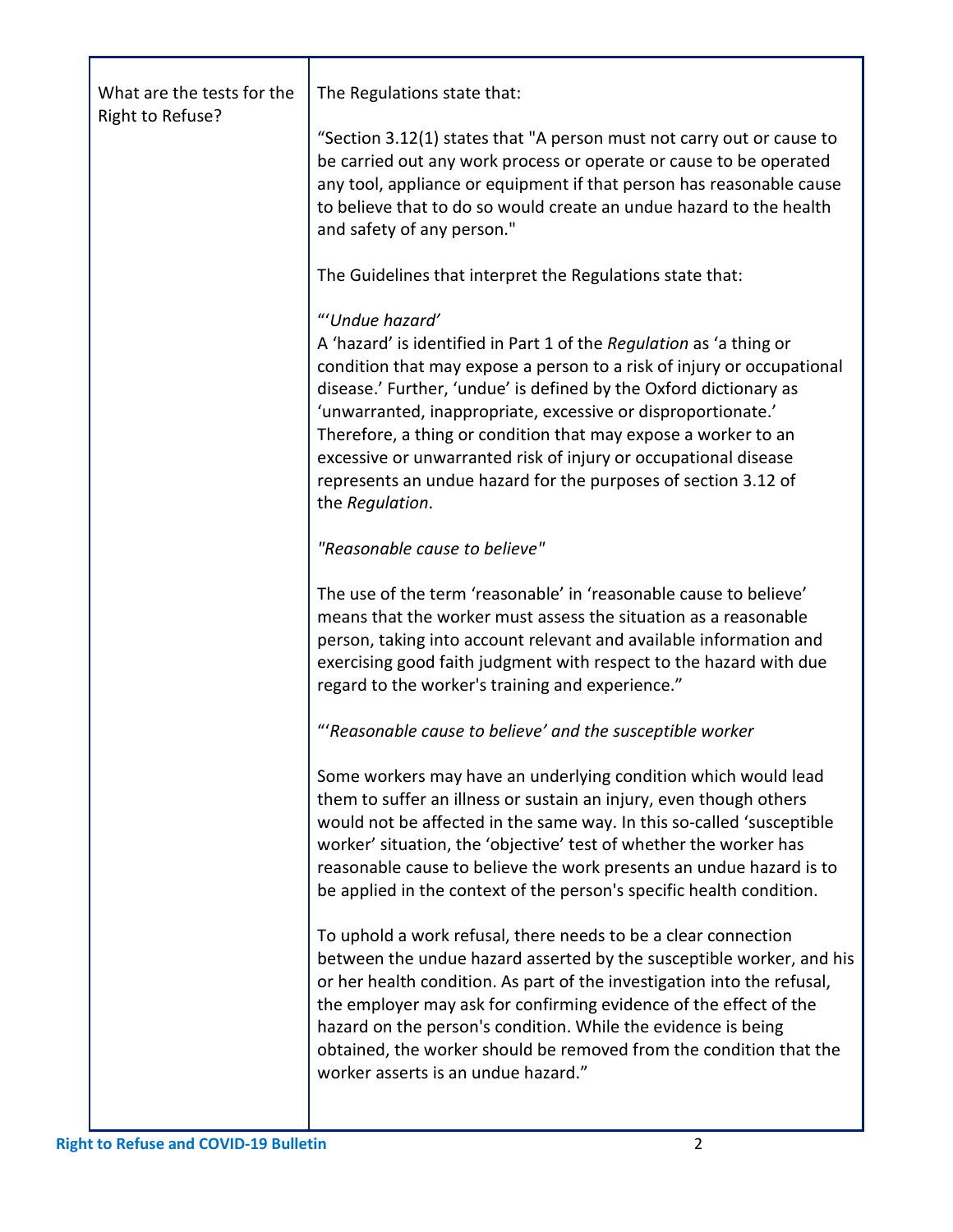|                                                                                            | Factors that may be considered in the COVID-19 context include:                                                                                                                                                                                                         |
|--------------------------------------------------------------------------------------------|-------------------------------------------------------------------------------------------------------------------------------------------------------------------------------------------------------------------------------------------------------------------------|
|                                                                                            | -the state of the COVID-19 containment situation in the worker's<br>particular city, region, province and workplace at the time the refusal<br>to work is being exercised                                                                                               |
|                                                                                            | -the age and health of the specific worker                                                                                                                                                                                                                              |
|                                                                                            | -the type of workplace and type of work                                                                                                                                                                                                                                 |
|                                                                                            | -the duties or tasks performed                                                                                                                                                                                                                                          |
|                                                                                            | -the number of workers at the workplace and whether or not social<br>distancing is possible                                                                                                                                                                             |
|                                                                                            | -the measures adopted by the employer                                                                                                                                                                                                                                   |
|                                                                                            | -if the worker has been diagnosed with COVID-19 or SARS-CoV-2                                                                                                                                                                                                           |
|                                                                                            | -whether the worker or the circumstances fall in one of the legislative<br>exceptions to the right to refuse unsafe work                                                                                                                                                |
| Can Employers discipline<br>or retaliate against<br>workers for refusing<br>unsafe work?   | No. Section 150 of the BC Workers Compensation Act and Section 3.13<br>of the Regulations prohibit discriminatory action because the worker<br>has acted in compliance with Section 3.12 or with an order made by a<br>WorkSafeBC officer such as a Prevention Officer. |
| Can Employers ask other<br>workers to perform the<br>unsafe work?                          | No. If an Employer asks another worker to perform the same work<br>that has been refused, the Employer must advise the other worker<br>that there is a Right to Refuse unsafe work refusal occurring and what<br>any potential hazards and risks might exist.           |
| What if a worker<br>disagrees with the<br>decision of the Employer<br>and / or WorkSafeBC? | The decision of the Employer is reviewable by the WorkSafeBC<br>Prevention Officer or other officer, as part of the Right to Refuse<br>process.<br>The decision of the Prevention Officer is appealable (usually within 45<br>days of the decision).                    |
|                                                                                            |                                                                                                                                                                                                                                                                         |
| Can workers prospectively<br>refuse to perform work?                                       | It is dependent on the specific circumstances as per the above. The<br>key tests are is there a reasonable cause to believe there is an undue<br>hazard?                                                                                                                |